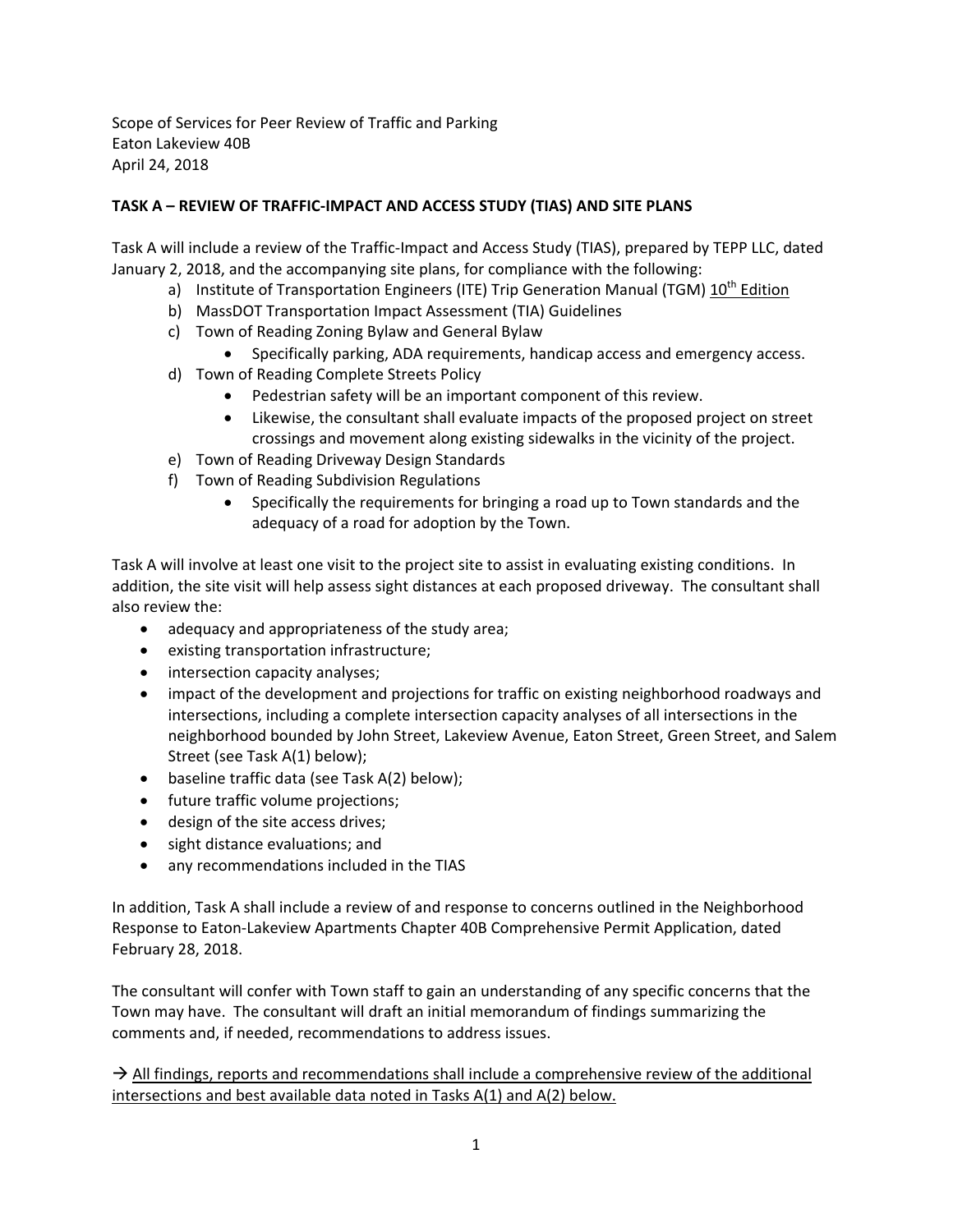# **TASK A(1) – EXPANSION OF STUDY AREA**

The TIAS includes a study of the following intersections:

- Walkers Brook Drive / John Street
- Walkers Brook Drive / Lakeview Avenue
- Eaton Street / Pleasant Street
- Lakeview Avenue / Eaton Street / Site Driveways (to be built)

Task A(1) will involve an expansion of the study area, to include the following additional intersections and stretches of road:

- Walkers Brook Drive / General Way
	- o In context of proximity to Lakeview Avenue / Walkers Brook Drive Intersection
- Walkers Brook Drive (adjacent to abovementioned intersection)\* \*on MassDOT 2013‐2015 Highway Safety Improvement Program list
- Green Street / Eaton Street
- Beech Street / Lakeview Avenue
- Green Street / Beech Street
- Green Street / John Street
- Eaton Street / Salem Street
- John Street / Lakeview Avenue

## **TASK A(2) – ANALYSIS & RECOMMENDATIONS BASED ON BEST AVAILABLE DATA**

Task A(2) requires a review of and where necessary, an update to, the data utilized in the TIAS, to ensure that the best available data is studied.

Task A(2) shall also include an analysis of and recommendations for the following:

- Crash data, volume increases and safety concerns on Walkers Brook Drive;
- Unintended alternative routes due to poor LOS at existing intersections; and
- Proposed improvements to Lakeview Avenue (will need to be provided by the Applicant).

In addition, Task A(2) shall specifically address Comments 1‐12 on pages 8‐9 of 21 of the Neighborhood Response to Eaton‐Lakeview Apartments Chapter 40B Comprehensive Permit Application, dated February 28, 2018.

## **TASK B – REVIEW OF SUPPLEMENTAL/REVISED DOCUMENTS FOR TASK A**

The initial memo developed under Task A will be provided to Town staff, the Applicant, and the Zoning Board of Appeals (ZBA) for initial comment and discussion. Subsequent to this, an additional review will be required to evaluate new information submitted by the Applicant in response to the initial peer review memorandum. The consultant will coordinate with the Applicant and/or Town officials during the course of the technical review of the supplemental/revised documents and will prepare a final memorandum of findings, a summary of consultant comments and, if appropriate, recommendations to address issues.

## **TASK C – MEETINGS**

The consultant will attend a minimum of two (2) ZBA public hearings to present findings and recommendations. Services for meetings include coordination, preparation, travel, attendance and participation.